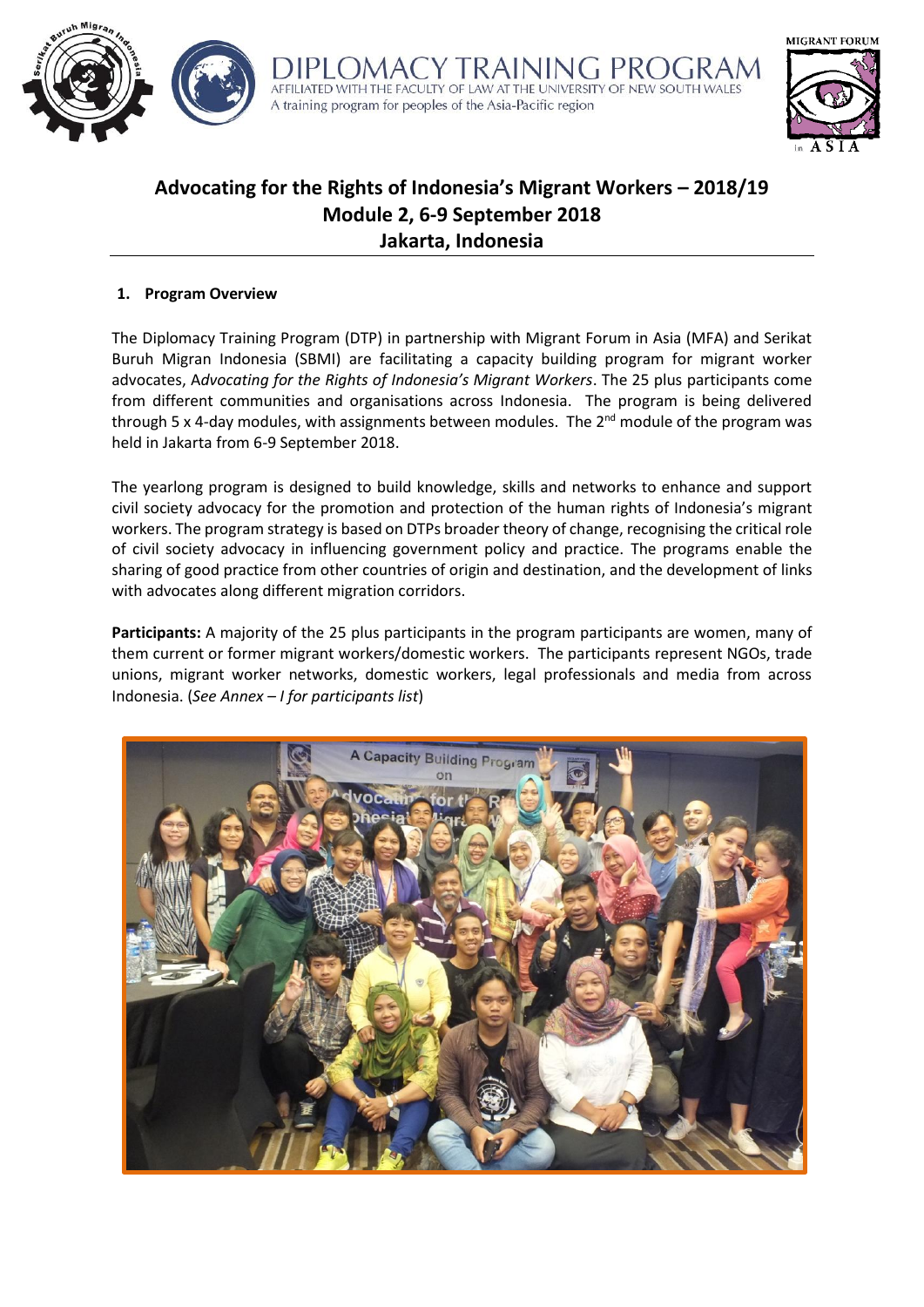## **2. Module-2 Content**

- ➢ *Migrant worker advocacy in Malaysia.* Malaysia is a key destination country for Indonesian migrant workers. Participants had previously raised concerns about the increasing numbers of deaths of migrants from one province in Indonesia – NTT/West Timor. Sumitha Kishna Shaanthinni, Malaysian lawyer, coordinator for Migration Working Group (and DTP alumna) shared the work civil society in Malaysia to protect the rights of Indonesian migrant workers. Sumitha highlighted the different laws and policies and gaps in the legal framework in Malaysia. Sumitha emphasised that Malaysian advocates needed information and documentation on cases if they were going to take them up. She agreed to look more into the cases of deaths but asked for more information and shared a template form for case documentation. Going forward participants of the program will share cases with Sumitha and the Migration Working Group and develop more collaboration on policy advocacy along this critical migration corridor.
- ➢ *ASEAN and Migrant Workers.* Lily Purba, DTP alumna and recently Chair of ASEAN's Commission on the Promotion and Protection of the Rights of Women and Children (ACWC) reflected that CSOs/NGOs had not engaged effectively with ASEAN mechanisms and the potential to seek action and to highlight issues and cases through ASEAN – especially given

Malaysia and Indonesia are members. Sumitha emphasised this highlighting some of the different mechanisms as the ASEAN Intergovernmental Commission on Human Rights, the ASEAN Migrant Labour Forum and the ASEAN Consensus on the Rights of Migrant Workers. ASEAN provided an opportunity for more collaboration on advocacy across borders.



- ➢ *National Level Priorities and Engagement.* It had been intended that participants would meet with Commission IX of the Indonesian Parliament, but this was not possible. Instead participants, facilitated by Dina Nuryati (DTP Alumna and SBMI Board Member) discussed focus areas for shared advocacy going forward and shared tips, lessons learned and good practice in engaging government officials at different levels throughout Indonesia. Participants decided to have a shared focus on the consolidated service centres that were meant to be working to help migrants across Indonesia – although responsibility for them was currently divided between central and provincial governments.
- ➢ *Migrant Voices and The Global Compact for Safe, Orderly and Regular Migration (GCM).* William Gois, Regional Coordinator for Migrant Forum in Asia drew on his role in leading global civil society engagement with the development of the GCM. The GCM, when adopted in December 2018, will be a non-binding agreement – to be implemented by all governments. He emphasised the critical role of migrant workers and their advocates if the GCM was to be more than just a better management system for global migration. The human rights of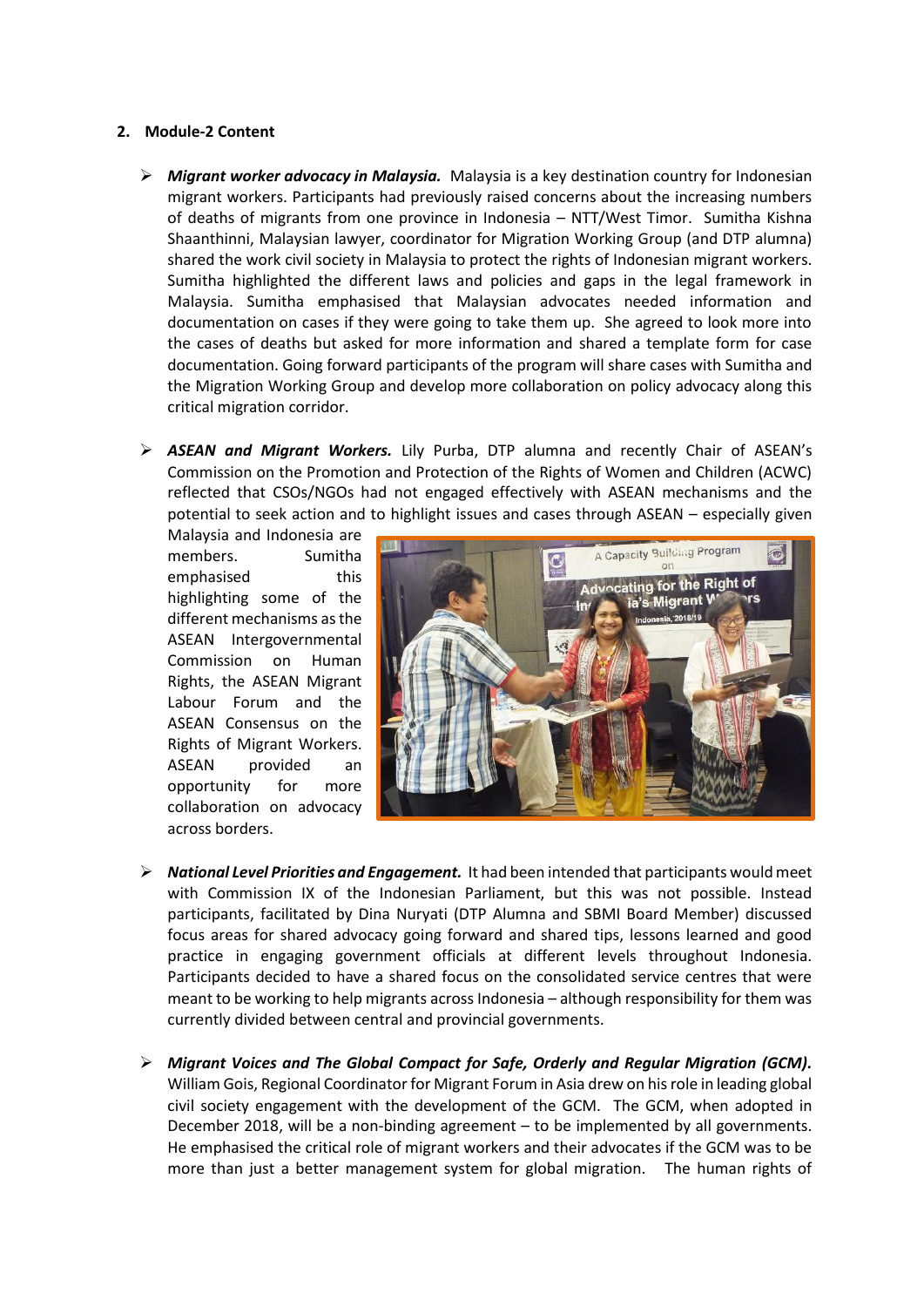migrant workers are acknowledged in the preamble of the GCM but not explicitly in its 23 Objectives. Advocates will have to ensure that these objectives are implemented in a way that is consistent with human rights standards. Most participants had little knowledge of the GCM – and revealed that none of the GCM documents have been translated into Bahasa Indonesia.

➢ *Video Advocacy – Telling Stories for Change.* Participants watched the short film *A Dream Of A Misty Land* – produced by and starring DTP participant and recipient of the US State Department's Anti Trafficking Heroes Award 2018. It was a good introduction to the sessions with Arul Prakkash of WITNESS on how to communicate human rights through images, videos and stories. His practical sessions showed how modern mobile phones can be a powerful tool for human rights. He emphasized the need for clear objectives, identifying the target audience



to reach and the need for a simple message. Participants put their knowledge and skills into practice – working in groups developing short films on their concerns to share on social media platforms (Facebook etc). Integrating content from the module, one video focused on the GCM.

*(See Annex – II for program schedule)*

## **3. Module 2 – Outcomes and Evaluations**

- $\triangleright$  There were daily evaluation and feedback sessions and participants completed anonymous written evaluations at the end of the program, as well as a group sharing. The feedback was very positive.
- ➢ Letters were written and sent by the participants to the Foreign Minister asking for the GCM and the Concluding Observations of the UN Committee on the Rights of Migrant Workers to be translated into Bahasa Indonesia. A similar letter on the GCM was sent to the Country Director of the IOM.
- $\triangleright$  A documentation template to enable case information to be more easily shared between Indonesia and Malaysia was circulated to participants and their organisations
- $\triangleright$  A short video on the GCM was made in Bahasa Indonesia and will be circulated with participants committed to making further short videos on the specific GCM objectives

This was the second of the five-module capacity building training program in Indonesia.

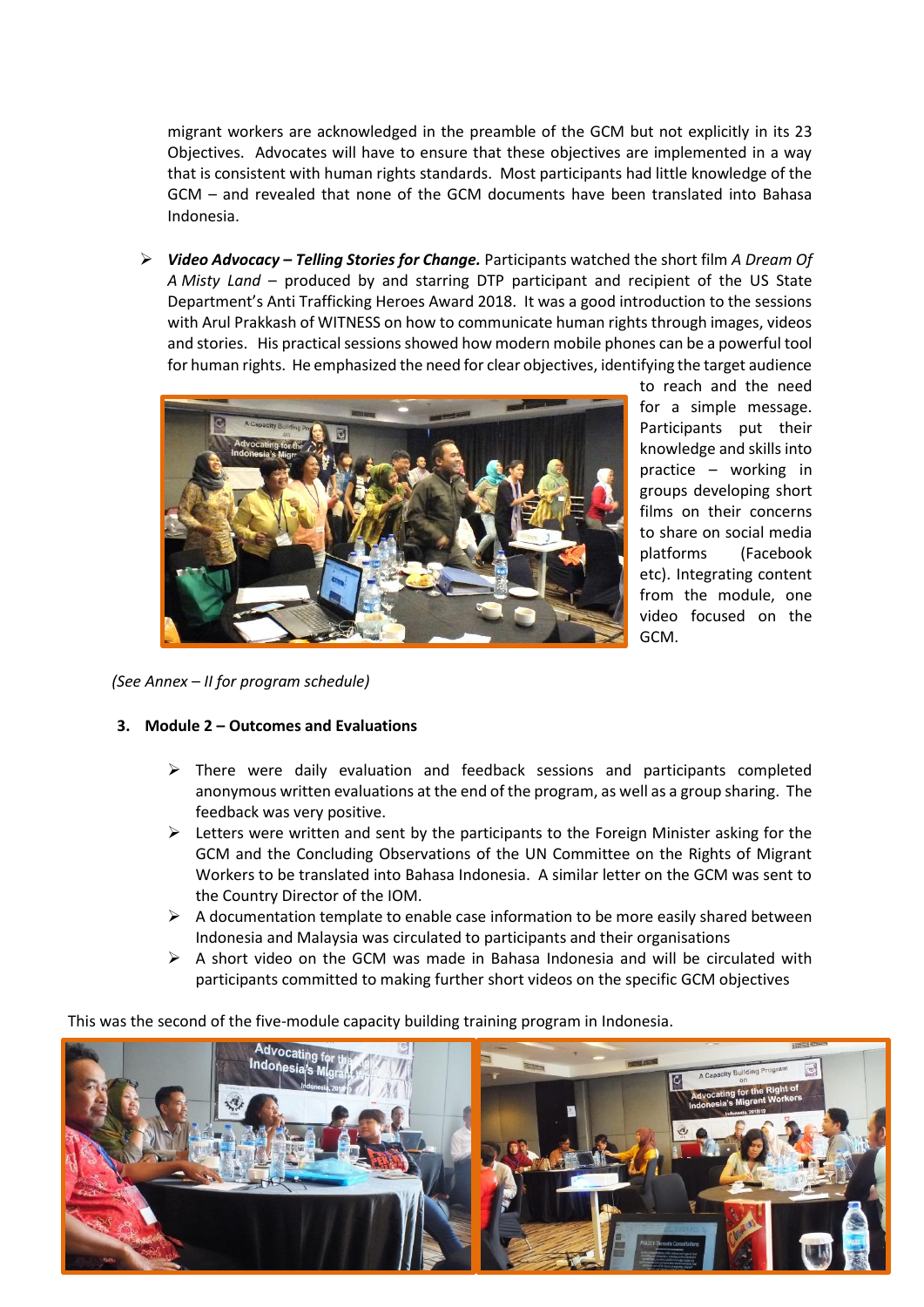## **Annex - I**

| <b>Name</b>                     | Organisation                                  |  |  |
|---------------------------------|-----------------------------------------------|--|--|
| Agung Subastian                 | SBMI DPC KAB. BANYUWANGI                      |  |  |
|                                 | Jaringan Buruh Migran (JBM) Migrant Workers   |  |  |
| Anastasia Savitri Wisnuwardhani | Network                                       |  |  |
| Anita Dhewy                     | Jurnal Perempuan                              |  |  |
| Anwar Maarif                    | <b>SBMI</b>                                   |  |  |
| Bariyah                         | Indonesia AIDS Coailition                     |  |  |
|                                 | National Commission on Violence Against Women |  |  |
| Dela Feby                       | (Komnas Perempuan)                            |  |  |
| Hariyanto Suwarno               | <b>SBMI</b>                                   |  |  |
| Nur Rohman                      | Pergerakan Pelaut Indonesia (PPI)             |  |  |
| Jagad Sucipto                   | PERTAKINA                                     |  |  |
| Maria Hingi                     | <b>SBMI NTT</b>                               |  |  |
|                                 |                                               |  |  |
| Muhammad Kahfi Rahmat Sampurno  | Indonesia Jentera School of Law               |  |  |
| Mustafa Kamal                   | <b>SBMI</b>                                   |  |  |
| Narsidah                        | Paguyuban Seruni                              |  |  |
| Nur Aeni                        | Paguyuban Seruni                              |  |  |
| Nursalim Ibrohim                | Keluarga Migran Indonesia (KAMI)              |  |  |
| Prapti Surapti                  | Keluarga Migran Indonesia (KAMI) Banjarnegara |  |  |
| Sukarni                         | Komunitas Keluarga Buruh Migran               |  |  |
| Yatini Sulistyowati             | Konfederasi Serikat Buruh Sejahtera Indonesia |  |  |
| Jiati                           | <b>SBMI DPC Malane</b>                        |  |  |
| <b>Yusuf Manu</b>               | Yayasan Kesejahteraan IPMAT - NTT             |  |  |
| <b>Mazidah Salaz</b>            | SBMI Wonosobo                                 |  |  |
| Sutinah                         | Jala PRT                                      |  |  |
| Yunita Rohani                   | <b>SBMI Lampung</b>                           |  |  |
| Yuliana M Benu                  | <b>JPIT</b>                                   |  |  |
| Wina NK                         | Jala PRT                                      |  |  |